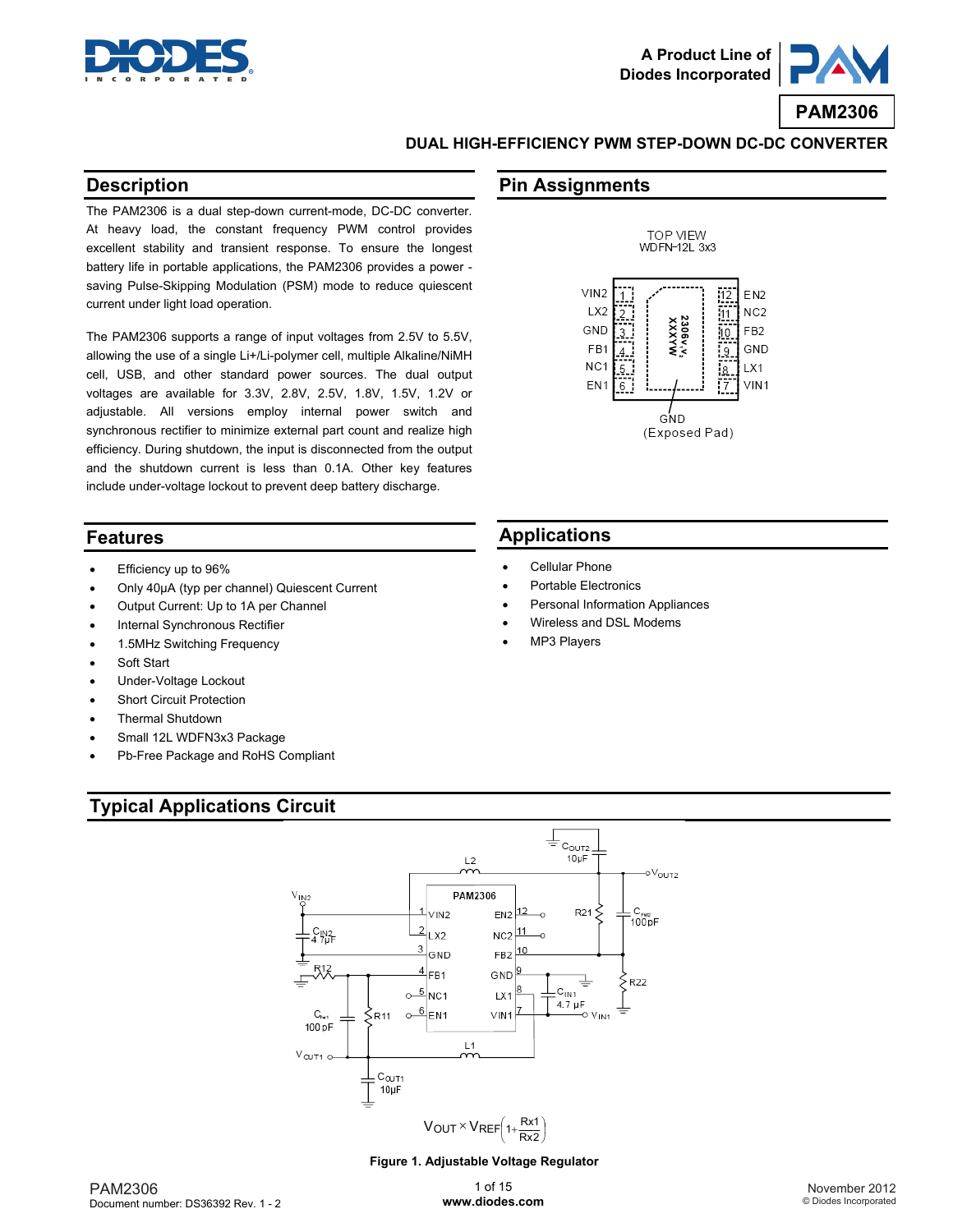



# **Typical Applications Circuit**



## **Pin Descriptions**

| <b>Pin Number</b>          | <b>Pin Name</b><br>WDFN3x3-12L | <b>Function</b>                                                                                                |
|----------------------------|--------------------------------|----------------------------------------------------------------------------------------------------------------|
|                            | VIN2                           | Power Input of Channel 2.                                                                                      |
| 2                          | LX <sub>2</sub>                | Pin for Switching of Channel 2.                                                                                |
| 3, 9<br><b>Exposed Pad</b> | <b>GND</b>                     | Ground. The exposed pad must be soldered to a large PCB and connected to GND for maximum<br>power dissipation. |
| 4                          | FB <sub>1</sub>                | Feedback of Channel 1.                                                                                         |
| 5, 11                      | NC1, NC2                       | No Connection                                                                                                  |
| 6                          | EN <sub>1</sub>                | Chip Enable of Channel 1 (Active High). $V_{EN1} \leq V_{IN1}$ .                                               |
| 7                          | VIN <sub>1</sub>               | Power Input of Channel 1.                                                                                      |
| 8                          | LX1                            | Pin for Switching of Channel 1.                                                                                |
| 10                         | FB <sub>2</sub>                | Feedback of Channel 2.                                                                                         |
| 12                         | EN <sub>2</sub>                | Chip Enable of Channel 2 (Active High). $V_{EN2} \le V_{IN2}$ .                                                |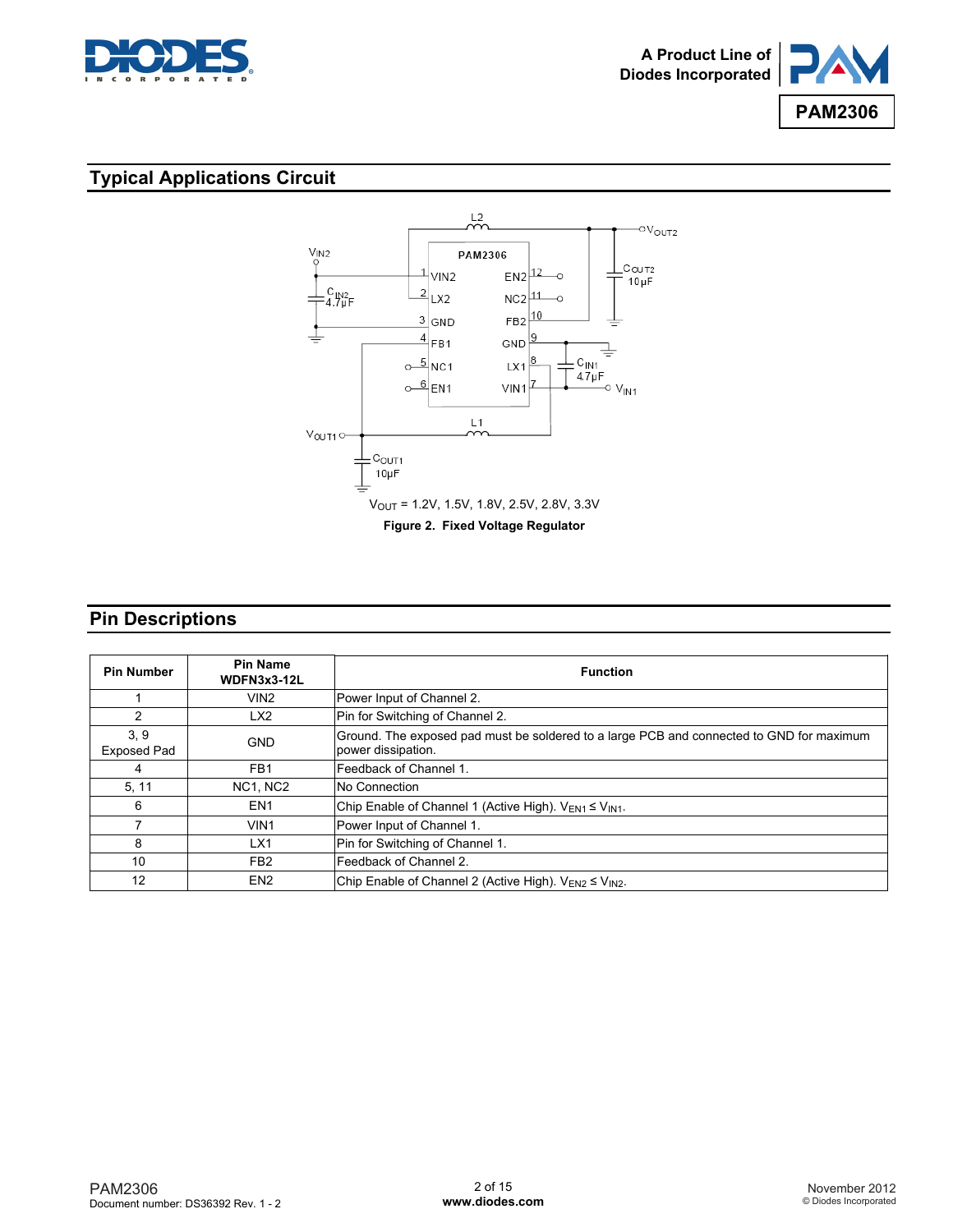



## **Functional Block Diagram**



### **Absolute Maximum Ratings** (@T<sub>A</sub> = +25°C, unless otherwise specified.)

These are stress ratings only and functional operation is not implied. Exposure to absolute maximum ratings for prolonged time periods may affect device reliability. All voltages are with respect to ground.

| <b>Parameter</b>                            | Rating                     | Unit |
|---------------------------------------------|----------------------------|------|
| Input Voltage                               | $-0.3$ to $+6.5$           |      |
| EN1, FB1, LX1, EN2, FB2 and LX2 Pin Voltage | $-0.3$ to $(V_{IN} + 0.3)$ |      |
| Maximum Junction Temperature                | 150                        | °C   |
| Storage Temperature Range                   | $-65$ to $+150$            | °C   |
| Soldering Temperature                       | 260, 10sec                 | °C   |

### **Recommended Operating Conditions** (@TA = +25°C, unless otherwise specified.)

| <b>Parameter</b>           | Rating          | Unit          |
|----------------------------|-----------------|---------------|
| Supply Voltage             | 2.5 to 5.5      |               |
| Ambient Temperature Range  | $-40$ to $+85$  | $\sim$        |
| Junction Temperature Range | $-40$ to $+125$ | $\mathcal{C}$ |

# **Thermal Information**

| <b>Parameter</b>                         | Symbol         | Package           | Maximum | Unit |
|------------------------------------------|----------------|-------------------|---------|------|
| Thermal Resistance (Junction to Ambient) | $\theta$ JA    | <b>WDFN3x3-12</b> | 60      | °C/W |
| Thermal Resistance (Junction to Case)    | $\theta$ JC    | <b>WDFN3x3-12</b> | 8.5     | °C/W |
| Power Dissipation                        | P <sub>r</sub> | WDFN3x3-12        | .66     | W    |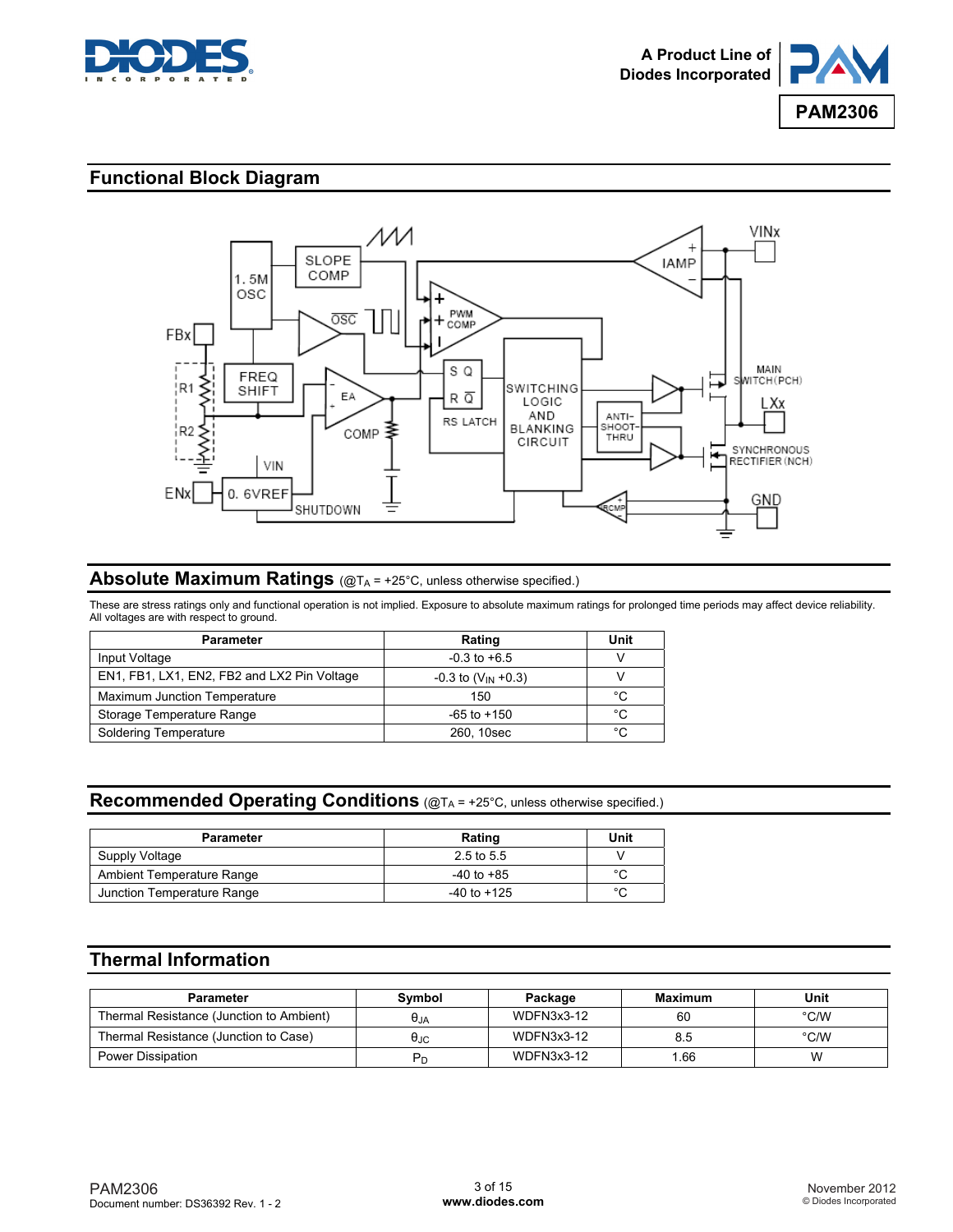



## Electrical Characteristics  $(QT_A = +25^\circ C, V_{IN} = 3.6V, V_O = 1.8V, C_{IN} = 10 \mu F, C_O = 10 \mu F, L = 2.2 \mu H$ , unless otherwise specified.)

| <b>Parameter</b>                  | Symbol                 | <b>Test Conditions</b>                                             |                 | Min   | Typ   | Max   | <b>Units</b>  |
|-----------------------------------|------------------------|--------------------------------------------------------------------|-----------------|-------|-------|-------|---------------|
| Input Voltage Range               | $V_{IN}$               |                                                                    |                 | 2.5   |       | 5.5   | V             |
| Regulated Feedback Voltage        | $V_{FB}$               |                                                                    |                 | 0.588 | 0.6   | 0.612 | $\vee$        |
| Reference Voltage Line Regulation | $\Delta V_{FB}$        |                                                                    |                 |       | 0.3   |       | %N            |
| Regulated Output Voltage Accuracy | Vo                     | $I0 = 10mA$                                                        |                 | $-3$  |       | $+3$  | $\%$          |
| Peak Indictor Current             | <b>I</b> <sub>PK</sub> | $V_{\text{IN}}$ = 3V, $V_{\text{FR}}$ = 0.5V or $V_{\Omega}$ = 90% |                 |       | 1.5   |       | A             |
| Output Voltage Line Regulation    | <b>LNR</b>             | $V_{\text{IN}}$ = 2.5V to 5V, $I_{\text{O}}$ = 10mA                |                 |       | 0.2   | 0.5   | %N            |
| Output Voltage Load Regulation    | <b>LDR</b>             | $IO$ = 1mA to 1A                                                   |                 |       | 0.5   | 1.5   | $\%$          |
| Quiescent Current (per channel)   | lo.                    | No load                                                            |                 |       | 40    | 70    | μA            |
| Shutdown Current (per channel)    | lsp                    | $V_{EN} = 0V$                                                      |                 |       | 0.1   | 1     | μA            |
|                                   | fosc                   | $V_{\Omega}$ = 100%                                                |                 | 1.2   | 1.5   | 1.8   | MHz           |
| Oscillator Frequency              |                        | $V_{FB} = 0V$ or $V_{O} = 0V$                                      |                 |       | 500   |       | <b>kHz</b>    |
| Drain-Source On-State Resistance  |                        |                                                                    | <b>P MOSFET</b> |       | 0.3   | 0.45  | Ω             |
|                                   | $R_{DS(ON)}$           | $I_{DS}$ = 100mA                                                   | <b>N MOSFET</b> |       | 0.35  | 0.5   | Ω             |
| SW Leakage Current (per channel)  | $I_{LSW}$              |                                                                    |                 |       | ±0.01 | 1     | μA            |
| High Efficiency                   | η                      |                                                                    |                 |       | 96    |       | $\frac{0}{0}$ |
| <b>EN Threshold High</b>          | $V_{EH}$               |                                                                    |                 | 1.5   |       |       | $\vee$        |
| <b>EN Threshold Low</b>           | $V_{EL}$               |                                                                    |                 |       |       | 0.3   | V             |
| <b>EN Leakage Current</b>         | <b>IEN</b>             |                                                                    |                 |       | ±0.01 |       | μA            |
| Over Temperature Protection       | <b>OTP</b>             |                                                                    |                 |       | 150   |       | $^{\circ}$ C  |
| <b>OTP Hysteresis</b>             | OTH                    |                                                                    |                 |       | 30    |       | $^{\circ}$ C  |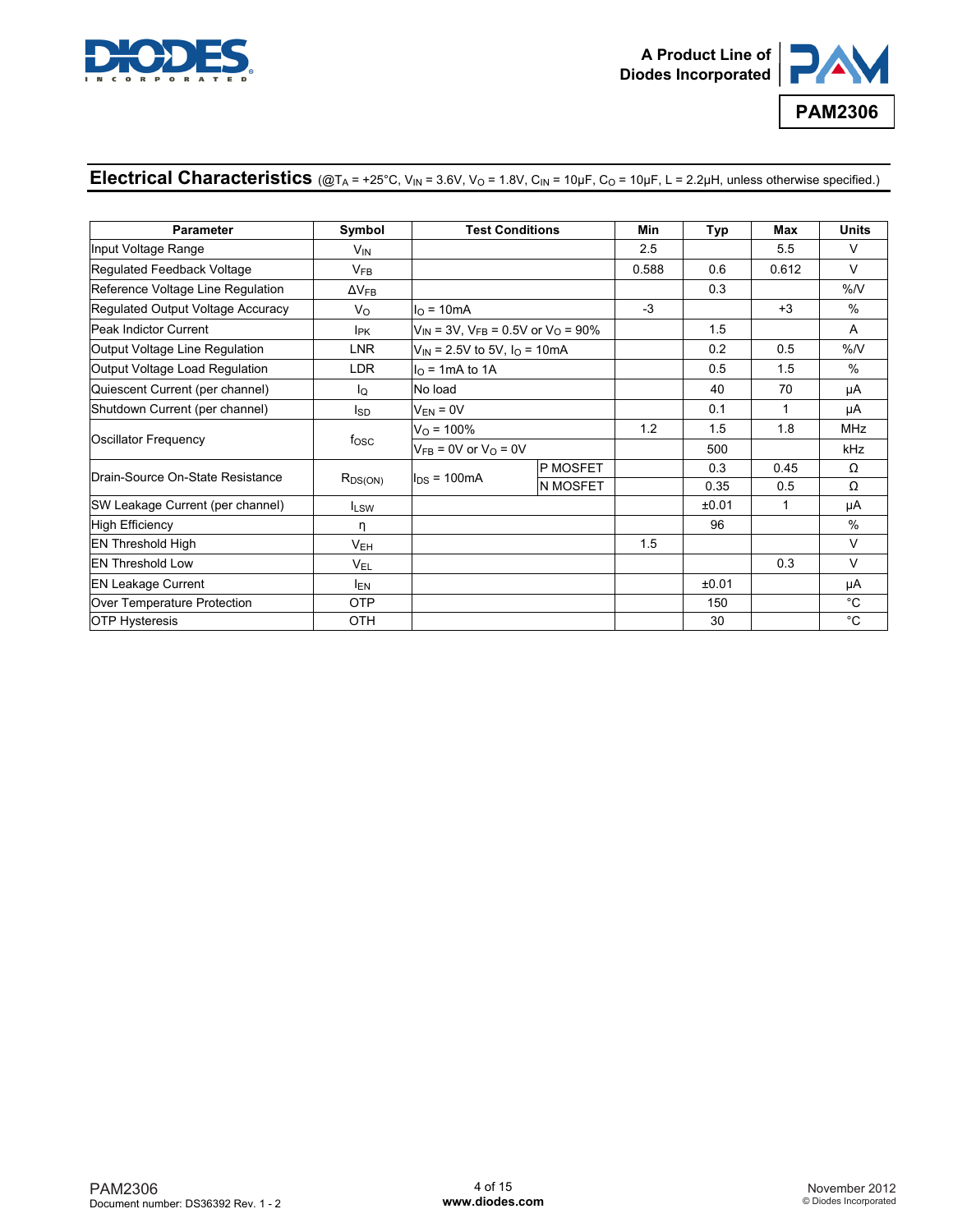



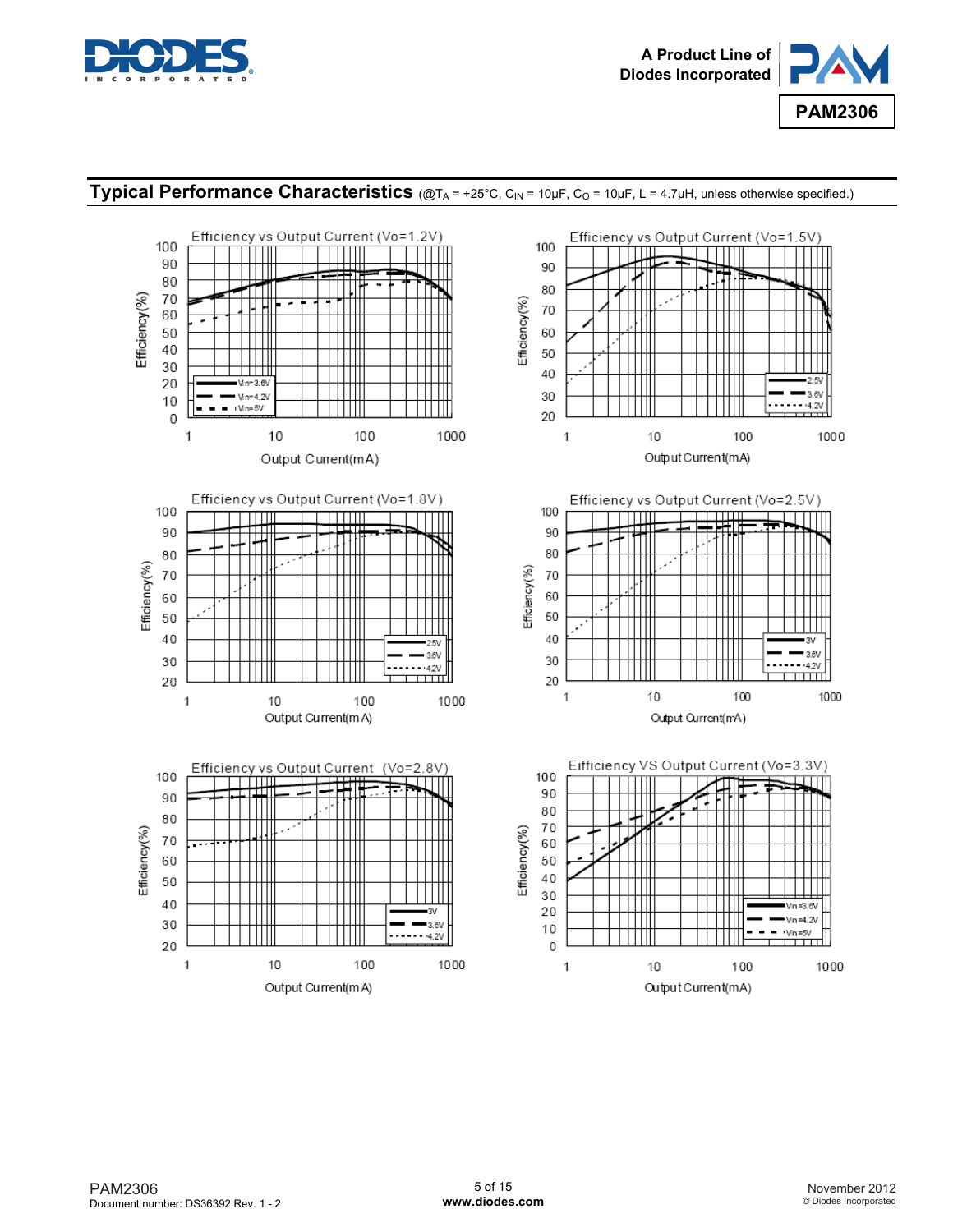



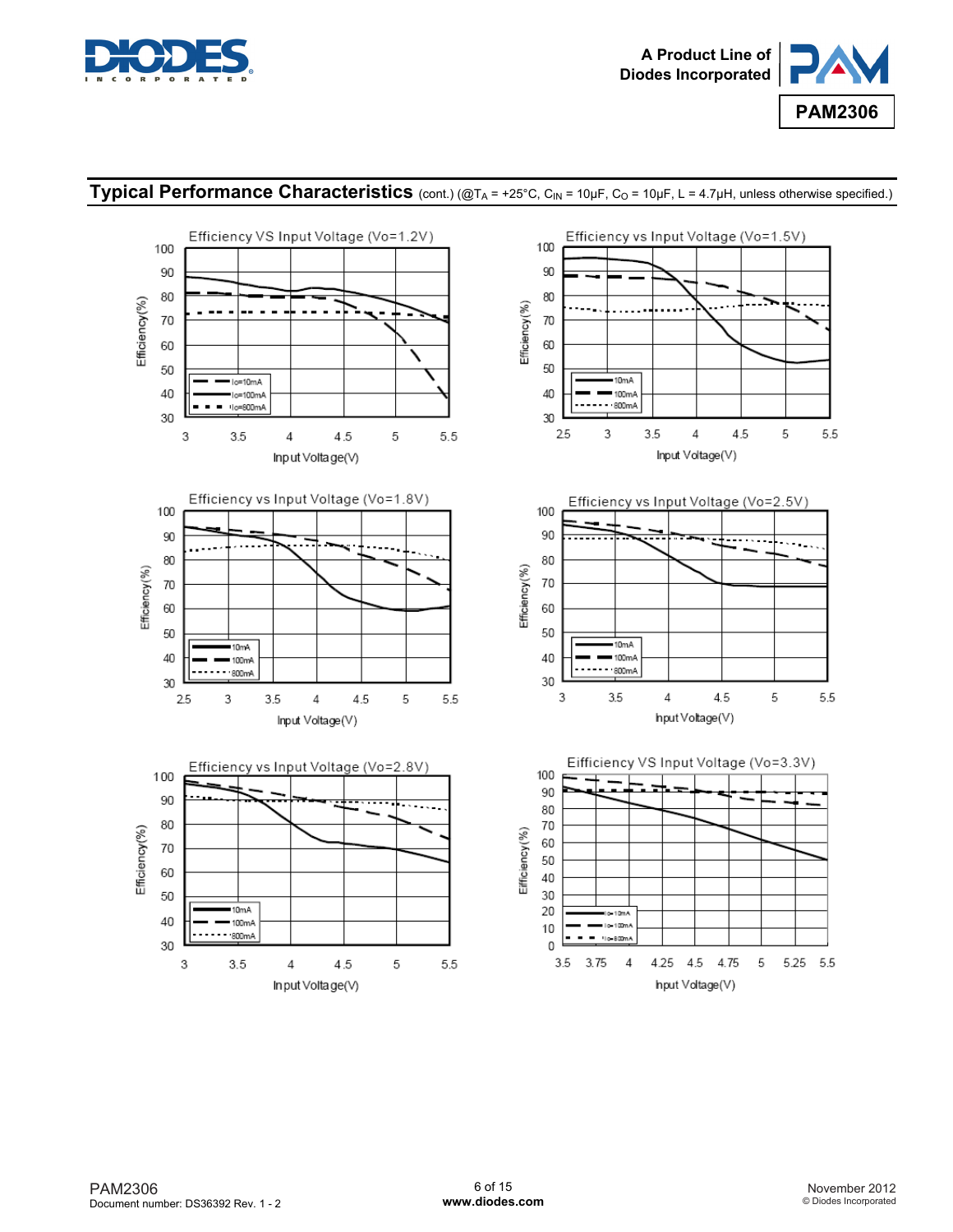



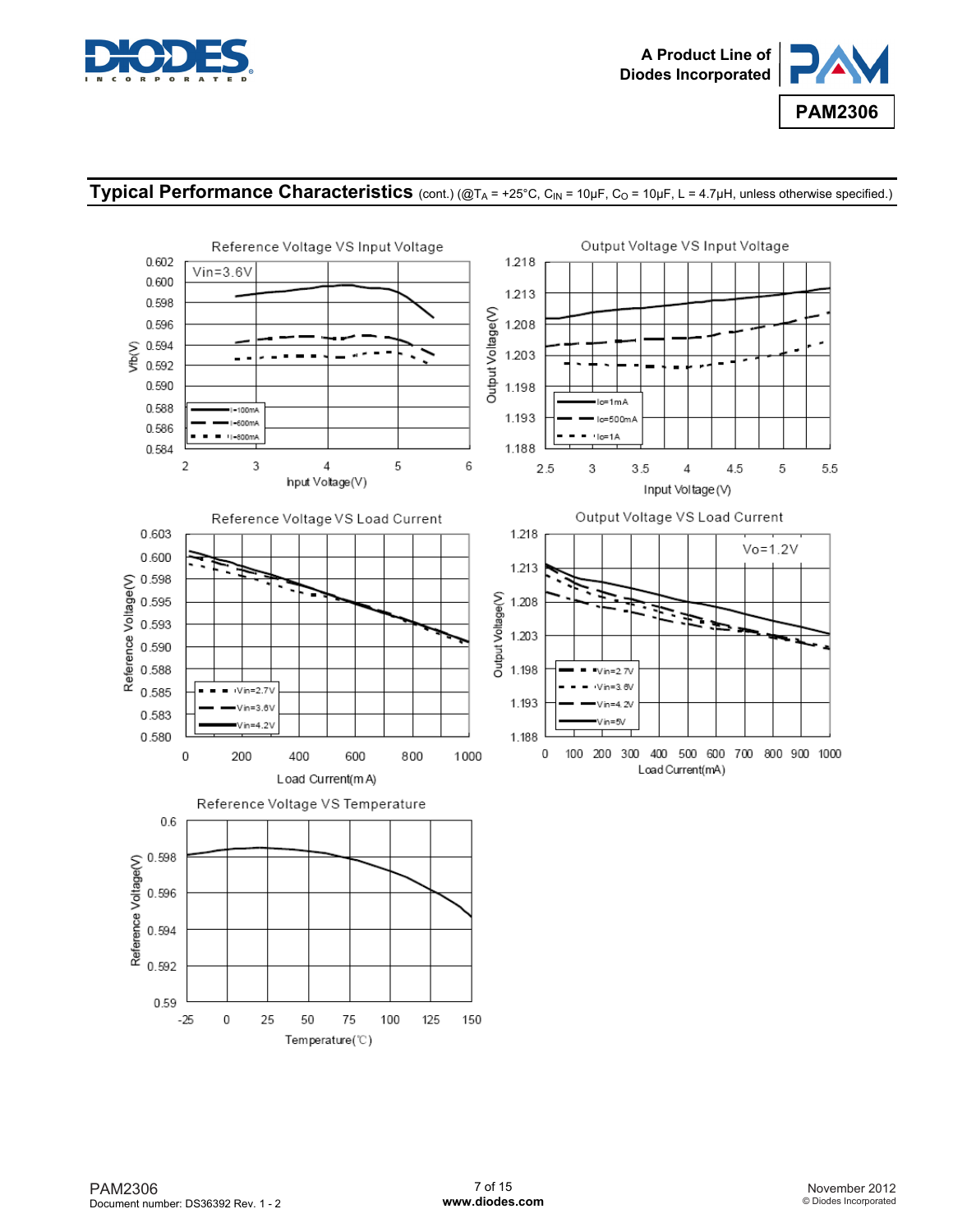



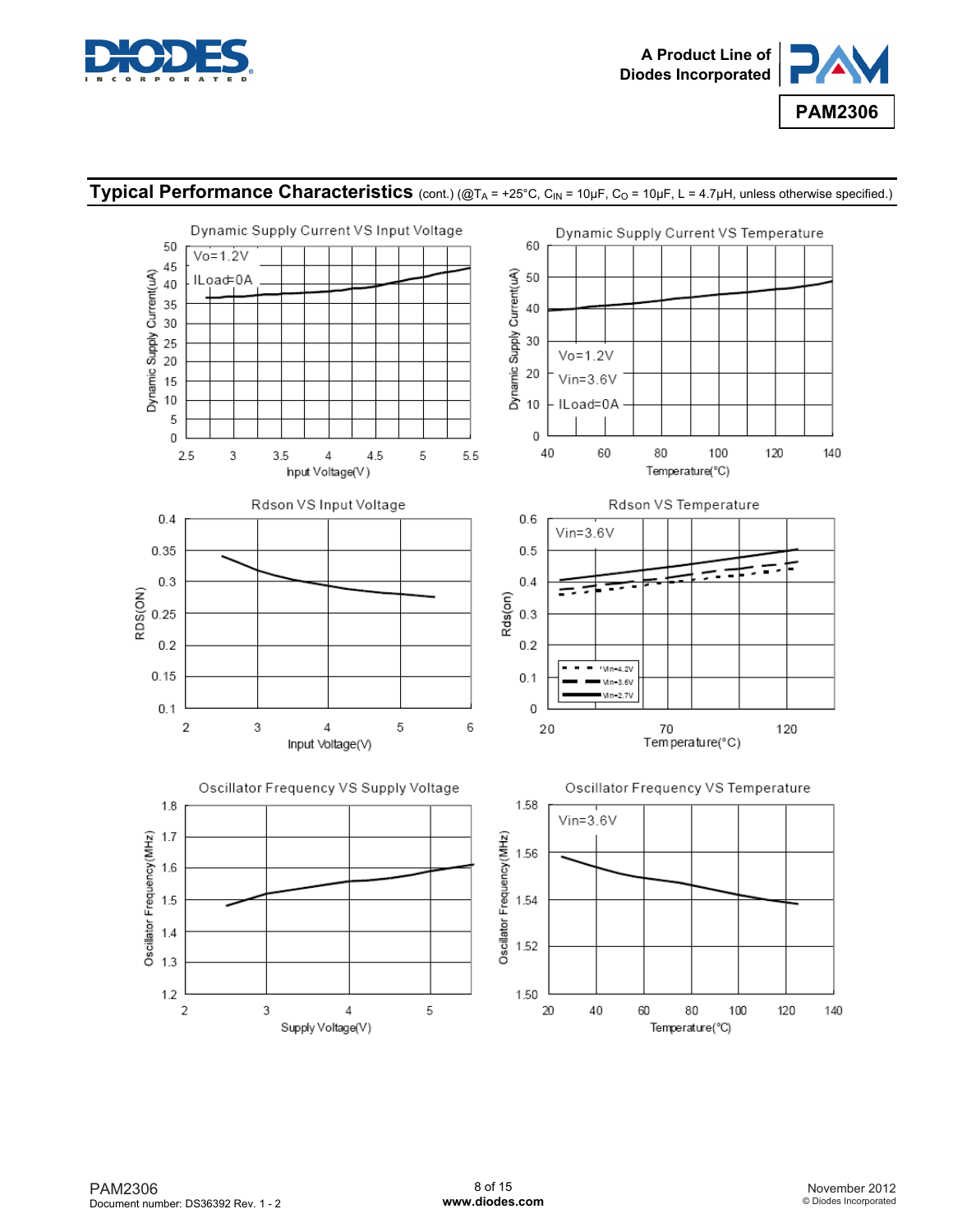







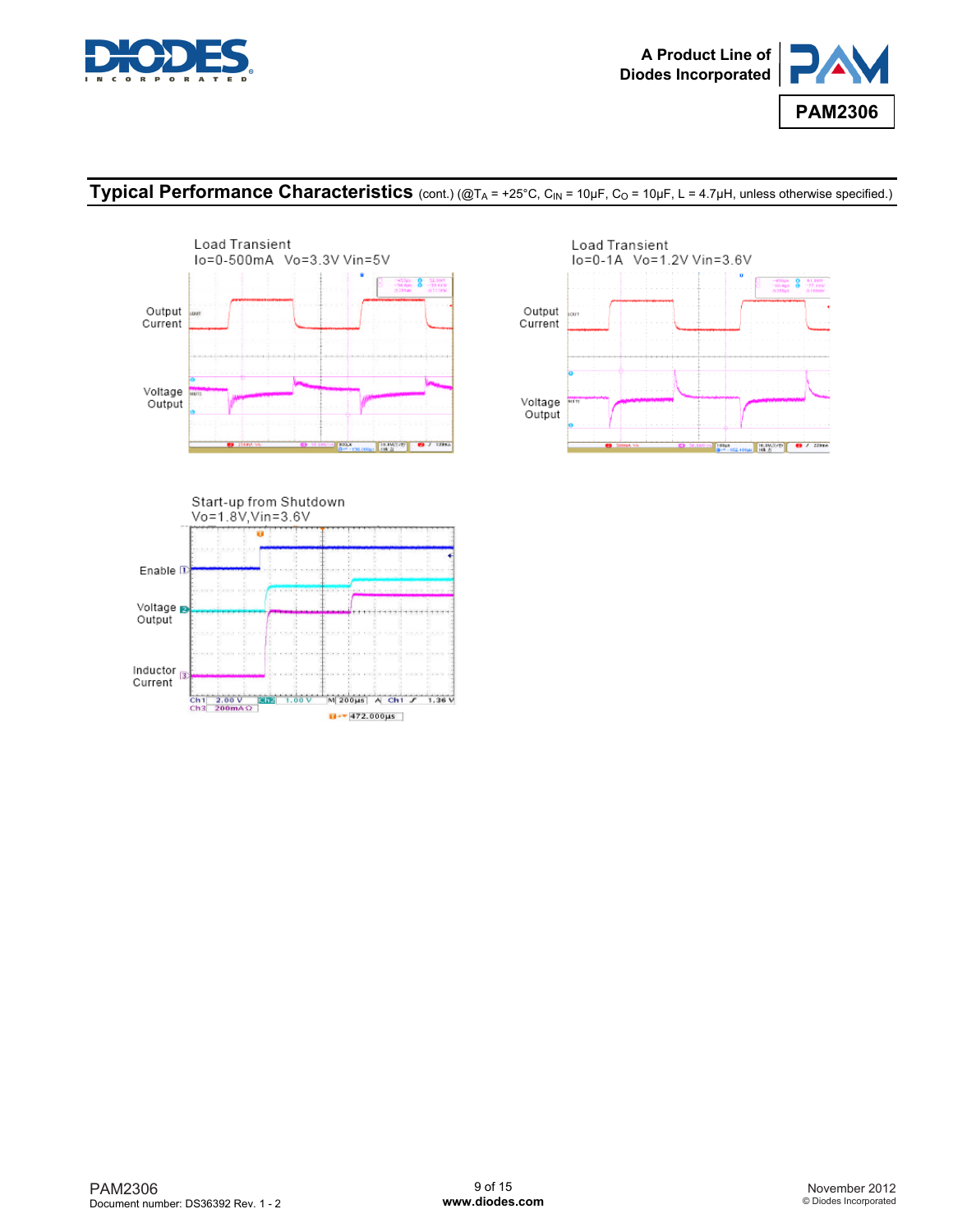



### **Application Information**

The basic PAM2306 application circuit is shown in Page 1. External component selection is determined by the load requirement, selecting L first and then  $C_{IN}$  and  $C_{OUT}$ .

#### **Inductor Selection**

For most applications, the value of the inductor will fall in the range of 1μH to 4.7μH. Its value is chosen based on the desired ripple current. Large value inductors lower ripple current and small value inductors result in higher ripple currents. Higher  $V_{IN}$  or  $V_{OUT}$  also increases the ripple current as shown in Equation 1. A reasonable starting point for setting ripple current is ∆I<sub>L</sub> = 400mA (40% of 1A).

$$
\Delta I_L = \frac{1}{(f)(L)} V_{OUT} \left( 1 - \frac{V_{OUT}}{V_{IN}} \right)
$$
 *Equation* (1)

The DC current rating of the inductor should be at least equal to the maximum load current plus half the ripple current to prevent core saturation. Thus, a 1.4A rated inductor should be enough for most applications (1A + 400mA). For better efficiency, choose a low DC-resistance inductor.

| Vo | 211<br>. Z. V | 1.5V   | .8V   | $2.5\forall$ | 3.3V       |
|----|---------------|--------|-------|--------------|------------|
|    | $2.2$ uH<br>  | 2.2 µH | ∴2 uH | μH<br>4.1    | 7µH<br>4.7 |

#### **C<sub>IN</sub>** and C<sub>OUT</sub> Selection

In continuous mode, the source current of the top MOSFET is a square wave of duty cycle  $V_{\text{OUT}}/V_{\text{IN}}$ . To prevent large voltage transients, a low ESR input capacitor sized for the maximum RMS current must be used. The maximum RMS capacitor current is given by:

$$
C_{IN} \text{required} I_{RMS} \cong I_{OMAX} \frac{[V_{OUT}(V_{IN}-V_{OUT})]^{1/2}}{V_{IN}}
$$

This formula has a maximum at  $V_{\text{IN}} = 2V_{\text{OUT}}$ , where  $I_{\text{RMS}} = I_{\text{OUT}}/2$ . This simple worst-case condition is commonly used for design because even significant deviations do not offer much relief. Note that the capacitor manufacturer's ripple current ratings are often based on 2000 hours of life. This makes it advisable to further derate the capacitor, or choose a capacitor rated at a higher temperature than required. Consult the manufacturer if there is any question.

The selection of  $C_{\text{OUT}}$  is driven by the required effective series resistance (ESR).

Typically, once the ESR requirement for C<sub>OUT</sub> has been met, the RMS current rating generally far exceeds the  $I_{RIPPLE}$  (P-P) requirement. The output ripple ΔV<sub>OUT</sub> is determined by:

$$
\Delta V_{OUT} \cong \Delta I_L \left( ESR + \frac{1}{8fC_{OUT}} \right)
$$

Where f = operating frequency, C<sub>OUT</sub> = output capacitance and  $\Delta I_L$  = ripple current in the inductor. For a fixed output voltage, the output ripple is highest at maximum input voltage since ∆I<sub>L</sub> increases with input voltage.

#### **Using Ceramic Input and Output Capacitors**

Higher values, lower cost ceramic capacitors are now becoming available in smaller case sizes. Their high ripple current, high voltage rating and low ESR make them ideal for switching regulator applications. Using ceramic capacitors can achieve very low output ripple and small circuit size.

When choosing the input and output ceramic capacitors, choose the X5R or X7R dielectric formulations. These dielectrics have the best temperature and voltage characteristics of all the ceramics for a given value and size.

#### **Thermal Consideration**

Thermal protection limits power dissipation in the PAM2306. When the junction temperature exceeds +150°C, the OTP (Over Temperature Protection) starts the thermal shutdown and turns the pass transistor off. The pass transistor resumes operation after the junction temperature drops below +120°C.

For continuous operation, the junction temperature should be maintain below +125°C. The power dissipation is defined as:

$$
P_D = I_0^2 \frac{V \text{o} R_{DS(ON)H} + (V_{IN} - V_0) R_{DS(ON)L}}{V_{IN}} + (t_{SW} F_S I_0 + I_0) V_{IN}
$$

I<sub>Q</sub> is the step-down converter quiescent current. The term tsw is used to estimate the full load step-down converter switching losses.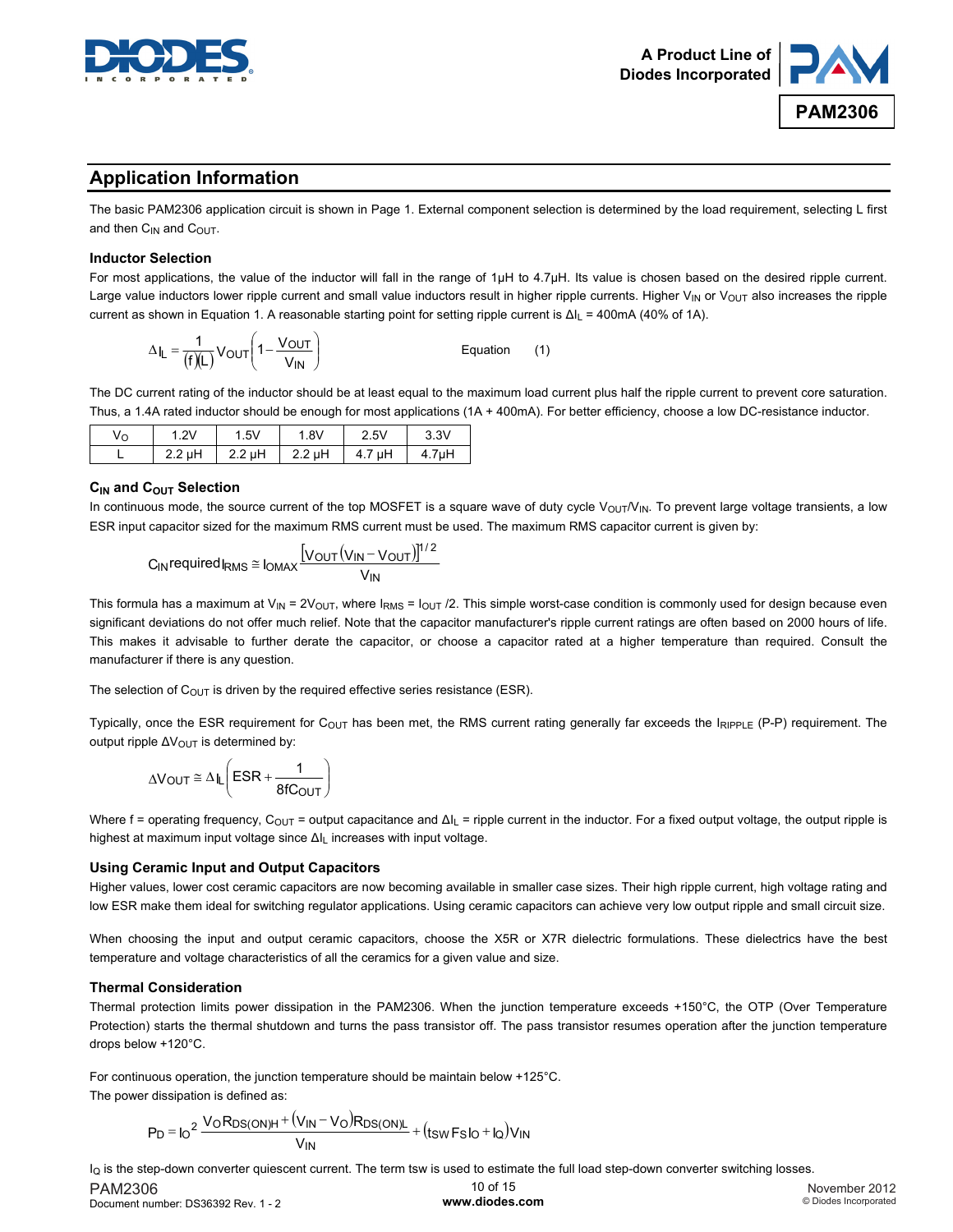



### **Application Information (cont.)**

#### **Thermal Consideration** (cont.)

For the condition where the step-down converter is in dropout at 100% duty cycle, the total device dissipation reduces to:

 $P_D = I_O^2 R_{DS(ON)H} + I_Q V_{IN}$ 

Since R<sub>DS(ON)</sub>, quiescent current, and switching losses all vary with input voltage, the total losses should be investigated over the complete input voltage range. The maximum power dissipation depends on the thermal resistance of IC package, PCB layout, the rate of surrounding airflow and temperature difference between junction and ambient. The maximum power dissipation can be calculated by the following formula:

$$
P_D = \frac{T_{J(MAX)} - T_A}{\theta_{JA}}
$$

Where T<sub>J(MAX)</sub> is the maximum allowable junction temperature +125°C. T<sub>A</sub> is the ambient temperature and  $\theta_{JA}$  is the thermal resistance from the junction to the ambient. Based on the standard JEDEC for a two layers thermal test board, the thermal resistance  $\theta_{JA}$  of WDFN3X3 is 60°C/W. The maximum power dissipation at  $T_A$  = +25°C can be calculated by following formula:

 $P_D = (125^{\circ}C - 25^{\circ}C)/60^{\circ}C/W = 1.66W$ 

#### **Setting the Output Voltage**

The internal reference is 0.6V (Typical). The output voltage is calculated as below:

 $\mathbf{I}$ J  $\left(1+\frac{R1}{R}\right)$ l  $= 0.6 \times \left(1 + \frac{R1}{R2}\right)$  $V_{\rm O} = 0.6 \times \left(1 + \frac{R1}{R_0^2}\right)$ 

The output voltage is given by Table 1.

Table 1: Resistor selection for output voltage setting

| V٥   | R1               | R <sub>2</sub>   |
|------|------------------|------------------|
| 1.2V | 100k             | 100k             |
| 1.5V | 150 <sub>k</sub> | 100k             |
| 1.8V | 200k             | 100 <sub>k</sub> |
| 2.5V | 380k             | 120 <sub>k</sub> |
| 3.3V | 540k             | 120 <sub>k</sub> |

#### **100% Duty Cycle Operation**

As the input voltage approaches the output voltage, the converter turns the P-Channel transistor continuously on. In this mode the output voltage is equal to the input voltage minus the voltage drop across the P-Channel transistor:

 $V<sub>OUT</sub> = V<sub>IN</sub> - I<sub>LOAD</sub> (R<sub>DS(ON)</sub> + R<sub>L</sub>)$ 

where  $R_{DS(ON)}$  = P-Channel switch ON Resistance,  $I_{LOAD}$  = Output Current,  $R_L$  = Inductor DC Resistance.

#### **UVLO and Soft-Start**

The reference and the circuit remain reset until the  $V_{IN}$  crosses its UVLO threshold.

The PAM2306 has an internal soft-start circuit that limits the in-rush current during start-up. This prevents possible voltage drops of the input voltage and eliminates the output voltage overshoot. The soft-start acts as a digital circuit to increase the switch current in several steps to the P-Channel current limit (1500mA).

#### **Short Circuit Prectection**

The switch peak current is limited cycle-by-cycle to a typical value of 1500mA. In the event of an output voltage short circuit, the device operates with a frequency of 400kHz and minimum duty cycle, therefore the average input current is typically 200mA.

#### **Thermal Shutdown**

When the die temperature exceeds +150°C, a reset occurs and the reset remains until the temperature decrease to +120°C, at which time the circuit can be restarted.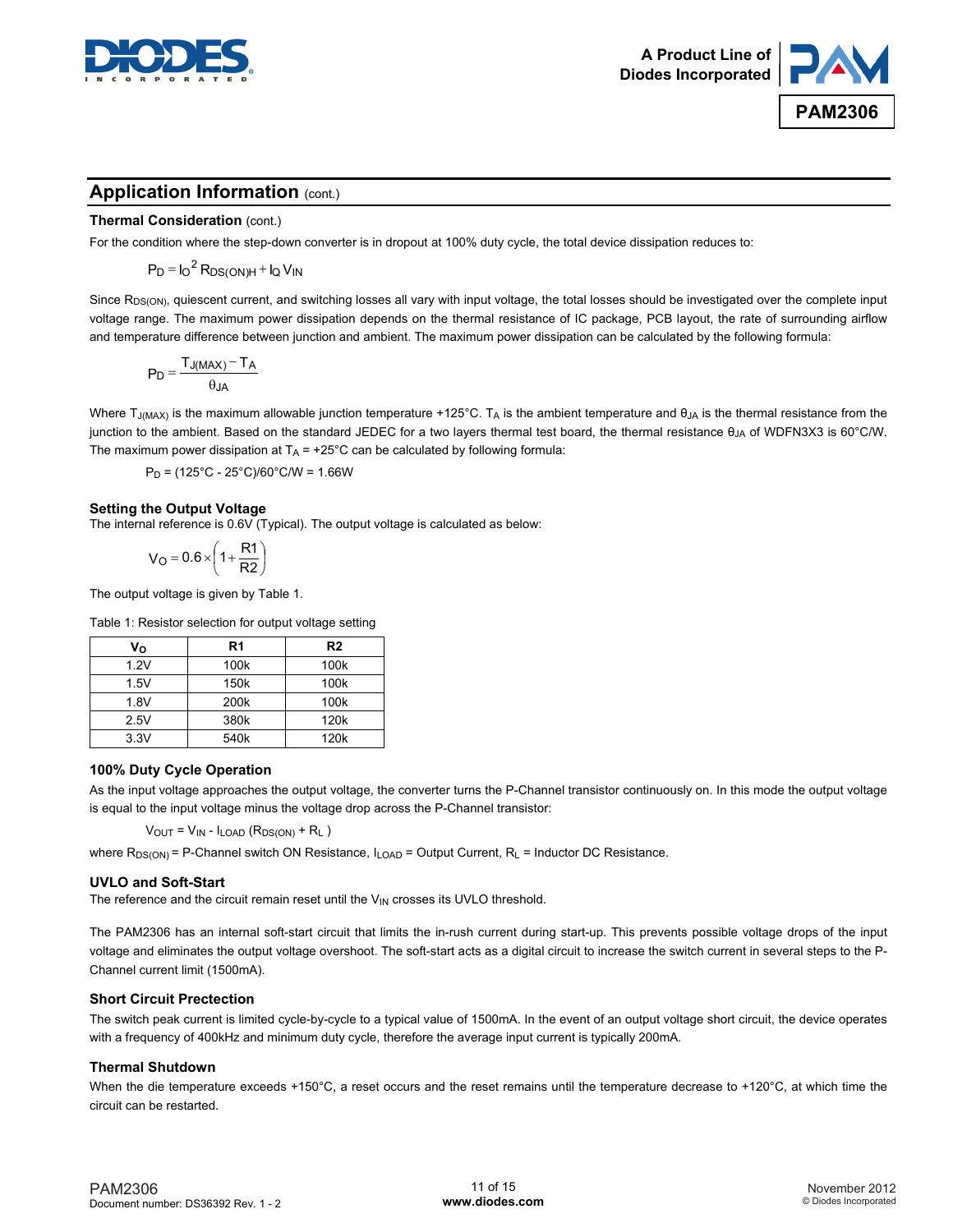



### **Application Information (cont.)**

#### **PCB Layout Check List**

When laying out the printed circuit board, the following checklist should be used to ensure proper operation of the PAM2306. These items are also illustrated graphically in Figure 1. Check the following in your layout:

- 1. The power traces, consisting of the GND trace, the SW trace and the  $V_{IN}$  trace should be kept short, direct and wide.
- 2. Does the FB pin connect directly to the feedback resistors? The resistive divider R1/R2 must be c onnected between the (+) plate of C<sub>OUT</sub> and ground.
- 3. Does the (+) plate of  $C_{\text{IN}}$  connect to  $V_{\text{IN}}$  as closely as possible? This capacitor provides the AC current to the internal power MOSFETs.
- 4. Keep the switching node, SW, away from the sensitive FB node.
- 5. Keep the  $(-)$  plates of C<sub>IN</sub> and C<sub>OUT</sub> as close as possible.



**Figure 1. PAM2306 Suggested Layout**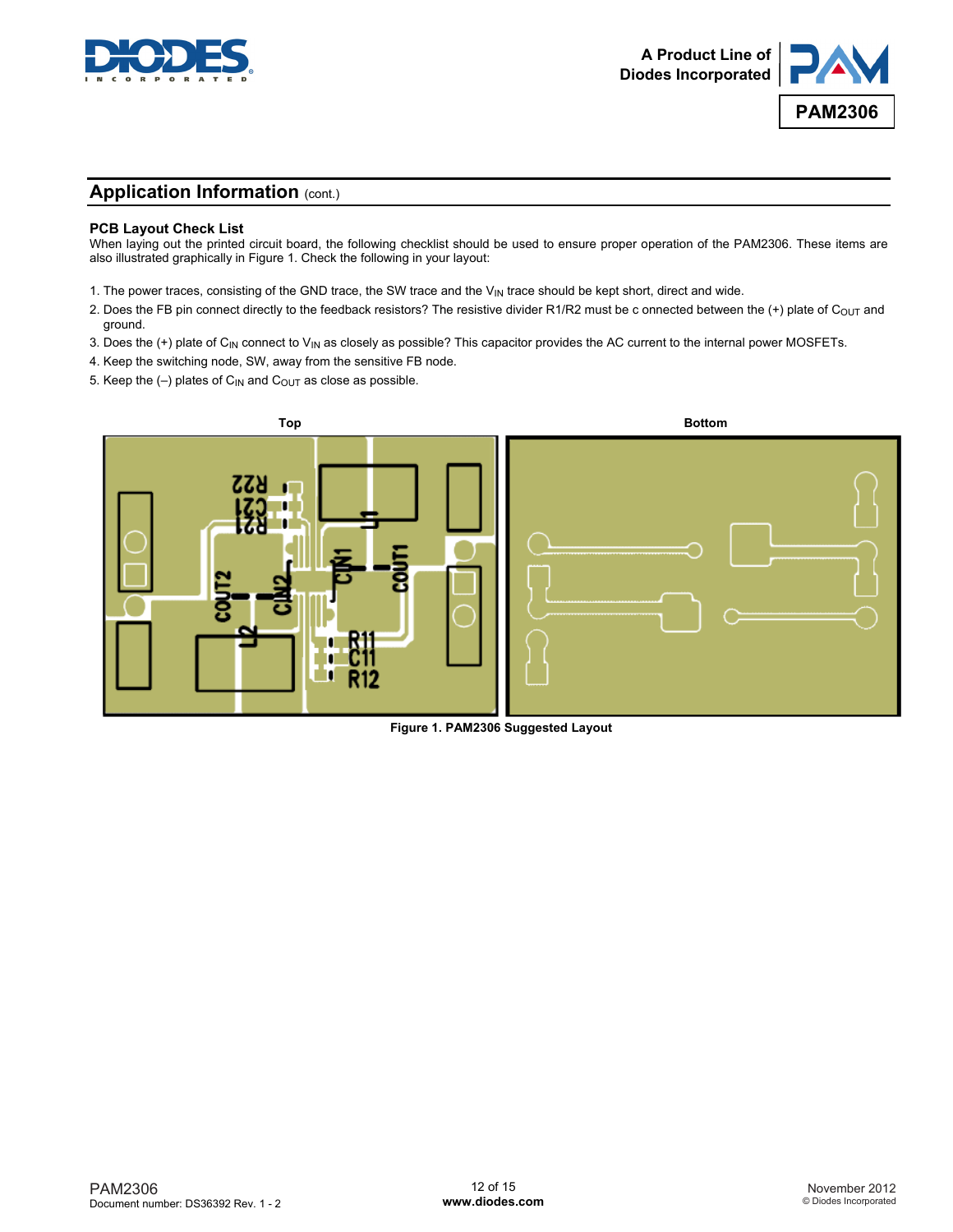



### **Ordering Information**



| <b>Part Number</b> | <b>Marking</b>                             | Package Type | Packaging             |
|--------------------|--------------------------------------------|--------------|-----------------------|
| PAM2306AYPv1V2     | 2306v <sub>1</sub> v <sub>2</sub><br>XXXYW | W-DFN3x3-12  | 3000 Units/ Tape&Reel |

## **Marking Information**



- v<sub>1</sub>: Output Voltage 1
- Output Voltage 2  $V_{2}$ : (refer to "Ordering information")
- X: Internal Code
- Y۰ Year
- W: Week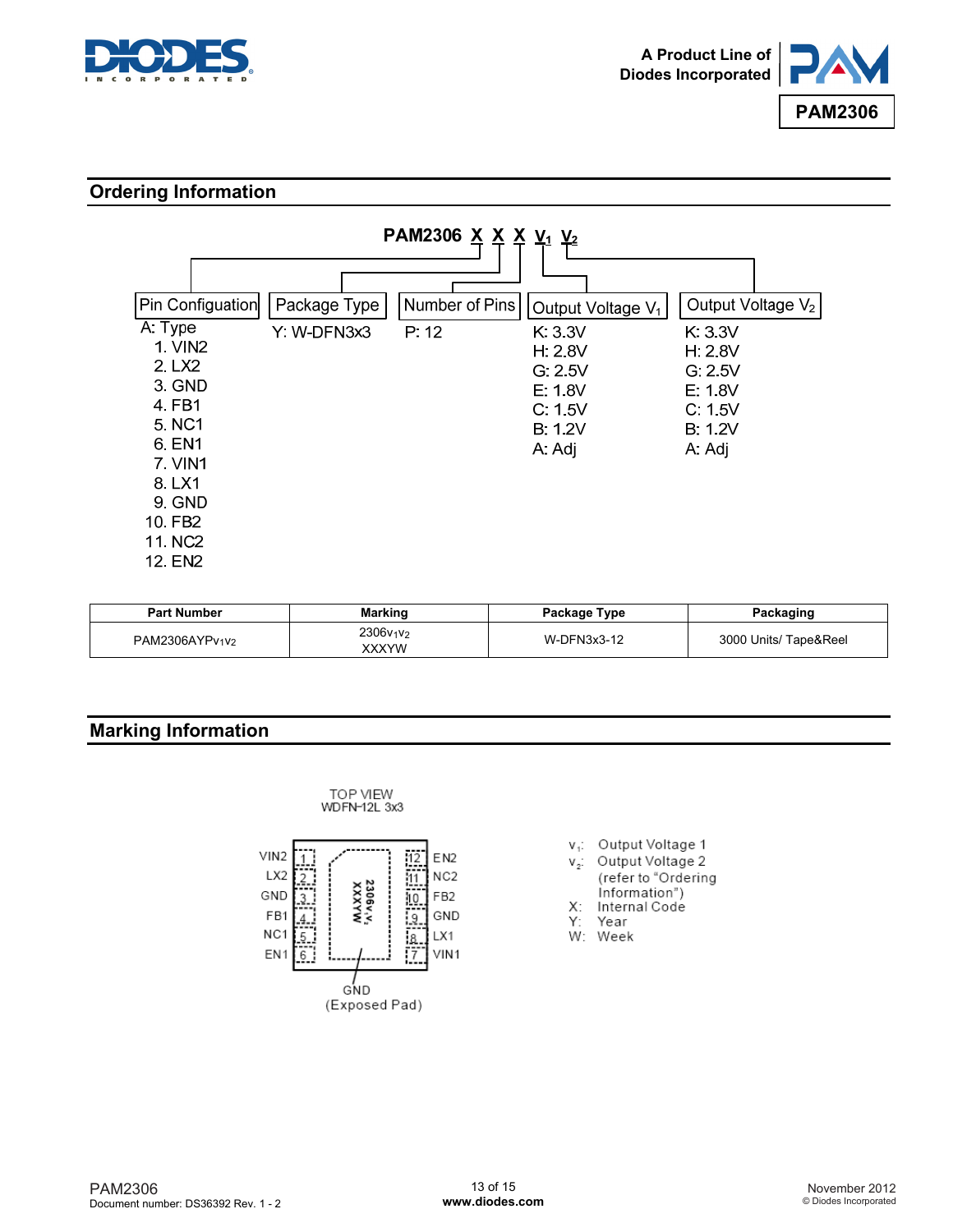



# **Package Outline Dimensions** (All dimensions in mm.)



Note: The configuration of the Pin #1 identifier is optional, but must be located within the zone indicated.

|                | <b>Dimensions In Millimeters</b> |       | Dimensions In Inches |       |  |
|----------------|----------------------------------|-------|----------------------|-------|--|
| Symbol         | M in                             | Max   | M in                 | Max   |  |
| Α              | 0.700                            | 0.800 | 0.028                | 0.031 |  |
| A1             | 0.000                            | 0.050 | 0.000                | 0.002 |  |
| A3             | 0.175                            | 0.250 | 0.007                | 0.010 |  |
| b              | 0.150                            | 0.250 | 0.006                | 0.010 |  |
| D              | 2.950                            | 3.050 | 0.116                | 0.120 |  |
| D <sub>2</sub> | 2.300                            | 2.650 | 0.091                | 0.104 |  |
| E              | 2.950                            | 3.050 | 0.116                | 0.120 |  |
| E2             | 1.400                            | 1.750 | 0.055                | 0.069 |  |
| е              | 0.450                            |       | 0.018                |       |  |
|                | 0.350                            | 0.450 | 0.014                | 0.018 |  |

## **Suggested Pad Layout**